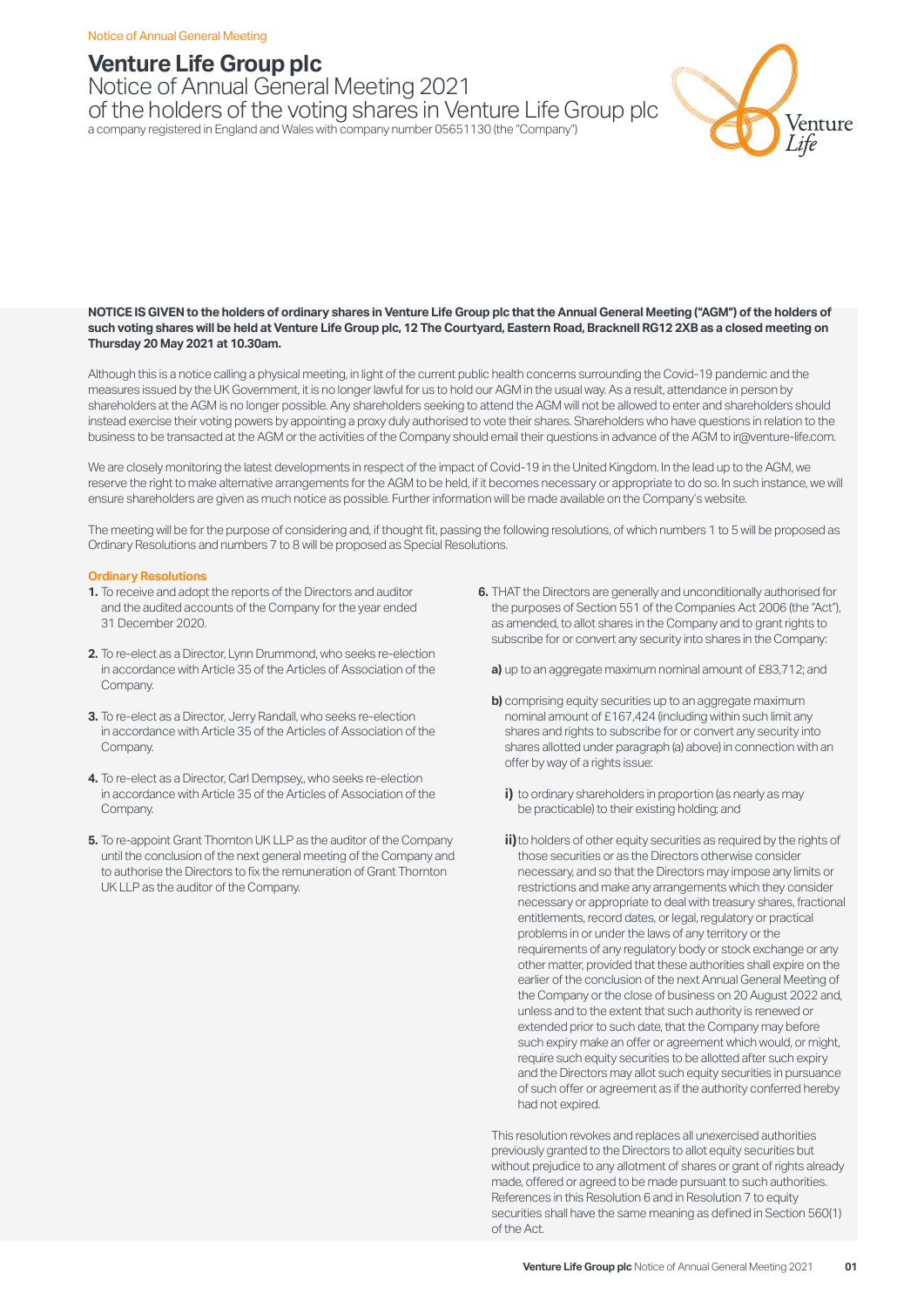# **Venture Life Group plc**

Notice of Annual General Meeting 2020 of the holders of the voting shares in Venture Life Group plc a company registered in England and Wales with company number 05651130 (the "Company")

#### **Special Resolutions**

- **7.** THAT, if Resolution 8 is passed, the Directors are generally and unconditionally authorised pursuant to Section 570 of the Act to allot equity securities for cash pursuant to the authority conferred by Resolution 6 above and/or sell equity securities if, immediately before such sale, such shares are held as treasury shares (within the meaning of Section 724(5) of the Act), free of the restriction in Section 561(1) of the Act, provided that this power shall be limited to:
	- **a)** the allotment or sale of equity securities in connection with a rights issue, open offer or other pre-emptive offer of equity securities (but in the case of the authority granted under paragraph (b) of Resolution 6, by way of a rights issue only):
		- **i)** to ordinary shareholders in proportion (as nearly as may be) to their existing holding; and
		- **ii)** to holders of other equity securities, as required by the rights of those securities, or as the Directors otherwise consider necessary,

on such record date as may be prescribed by the Directors but subject to such exclusions or other arrangements as the Directors may deem necessary or expedient to deal with treasury shares, fractional entitlements, record dates, or legal, regulatory or practical problems in or under the laws of any territory or the requirements of any regulatory body or stock exchange or by virtue of shares being represented by depositary receipts or any other matter;

- **b)** the allotment of equity securities in connection with the Company's share option schemes; and
- **c)** the allotment (other than pursuant to subparagraphs (a) and (b) above) of equity securities up to an aggregate maximum nominal amount of £25,114.

and this authority shall expire on the earlier of the conclusion of the next Annual General Meeting of the Company or the close of business on 20 August 2022 and, unless and to the extent that such authority is renewed or extended prior to such date, that the Company may before such expiry make an offer or agreement which would, or might, require equity securities to be allotted or to be sold after such expiry and the Directors may allot or sell equity securities in pursuance of such offer or agreement as if the authority conferred hereby had not expired.

This resolution revokes and replaces all unexercised powers previously granted to the Directors of the Company to allot equity securities as if Section 561(1) of the Act did not apply but without prejudice to any allotment of equity securities or grant of rights already made, offered or agreed to be made pursuant to such authorities.

- **8.** The Company is generally and unconditionally authorised for the purposes of Section 701 of the Act to make one or more market purchases (within the meaning of Section 693(4) of the Act) of ordinary shares of 0.3 pence each in the capital of the Company ("Ordinary Shares"), provided that:
	- **a)** the Company does not purchase under this authority more than 12,583,153 Ordinary Shares (representing 10% of the Company's issued Ordinary Share Capital at the date of this notice);
	- **b)** the Company does not pay for each such Ordinary Share less than the nominal amount of such Ordinary Share at the time of purchase (exclusive of expenses); and
	- **c)** the Company does not pay for each such Ordinary Share more than 105% (exclusive of expenses) of the average closing midmarket prices of the Ordinary Shares as derived from the London Stock Exchange Daily Official List for the five business days immediately preceding the date on which the Company agrees to buy the share concerned,

and this authority shall expire on the earlier of the conclusion of the next Annual General Meeting of the Company or the close of business on 20 August 2022, save that if the Company has agreed, before this authority expires, to purchase Ordinary Shares where the purchase will or may be executed after this authority expires (either wholly or in part), the Company may complete such purchase as if this authority had not expired. This resolution revokes and replaces all unexercised authorities previously granted to the Directors to purchase Ordinary Shares but without prejudice to any agreement to purchase Ordinary Shares already made, offered or agreed to be made pursuant to such authorities.

By order of the Board,

**Giuseppe Gioffrè** Company Secretary

Registered office: Venture House, 2 Arlington Square Bracknell, Berkshire RG12 1WA

30 March 2021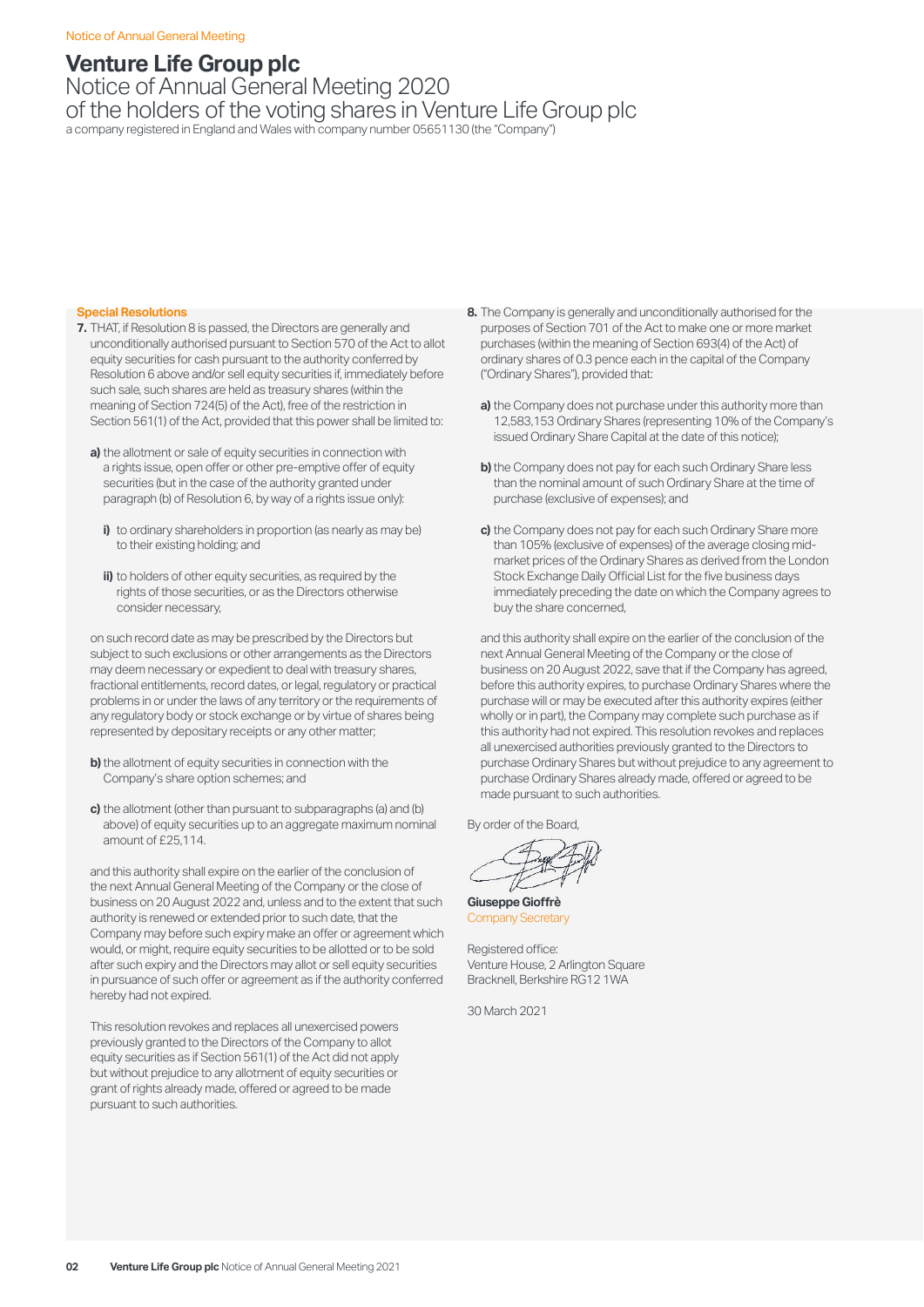# **Notes for Shareholders**

- **1.** You are entitled to appoint another person as your proxy to exercise all or any of your rights to vote ahead of the meeting. You may appoint more than one proxy in relation to the meeting, provided that each proxy is appointed to exercise the rights attached to a different share or shares held by you. As referred to above, Covid-19 has created such exceptional circumstances that the Company's AGM will be held as a closed meeting on Thursday 20 May 2021 at 10.30am and shareholders will not be able to attend in person.
- **2.** A proxy need not be a shareholder. If you wish to appoint someone other than the Chairman of the meeting, insert the name of the person you wish to appoint in block capitals in the space provided. Where you appoint someone other than the Chairman, you are responsible for ensuring that they are aware of your voting intentions. If you wish your proxy to make any comments at the meeting on your behalf, you will need to appoint the Chairman and give them the relevant instructions directly.
- **3.** To appoint more than one proxy you may photocopy the proxy form. Please enter in the box next to the proxy holder's name the number of shares in relation to which the proxy is authorised to act. If that box is left blank the proxy will be deemed to be authorised in respect of your full voting entitlement. Please also indicate by ticking the box provided if the proxy appointment is one of multiple appointments being given.
- **4.** You can vote either:
	- by logging on to www.signalshares.com and following the instructions; or
	- in the case of CREST members, by utilising the CREST electronic proxy appointment service in accordance with the procedures set out below.

If you need help with voting online, please contact our registrar, Link Group, on 0371 664 0391 if calling from the United Kingdom, or +44 (0) 371 664 0391 if calling from outside of the United Kingdom. Calls will be charged at local rate. Calls outside the United Kingdom will be charged at the applicable international rate. The lines are open between 9.00 a.m. – 5.30 p.m., Monday to Friday, excluding public holidays in England and Wales. In each case the appointment of a proxy must be received by Link Group, PXS 1, Link Group, Central Square, 29 Wellington Street, Leeds, LS1 4DL, not later than 10:30am on 18 May 2021.

- **5.** If the shareholder is a corporation, the proxy form should be executed under its common seal, or signed on its behalf by a duly authorised officer or attorney.
- **6.** In the case of joint holders the signature on the proxy form of any one holder will suffice but where more than one of the joint holders purports to appoint a proxy, only the appointment submitted by the most senior holder will be accepted. Seniority is determined by the order in which the names of the joint holders appear in the Company's register of members in respect of the joint holding. with the first named being the most senior.
- **7.** Any alteration to the proxy form should be initialled.
- **8.** Addresses (including electronic addresses) in this document are included strictly for the purposes provided and not for any other purposes.
- **9.** Pursuant to Regulation 41 of the Uncertificated Securities Regulations 2001, entitlement to vote and the number of votes which may be cast thereat will be determined by reference to the register of members of the Company as at close of business on 18 May 2021 or, if the meeting is adjourned, the register of members at the time which is two working days before the time for holding any adjourned meeting. Changes to entries on the register of members after that time shall be disregarded in determining the rights of any person to attend and vote at the meeting.
- **10.** CREST members who wish to appoint a proxy or proxies through the CREST electronic proxy appointment service may do so for the meeting and any adjournment(s) of the meeting by using the procedures described in the CREST Manual. CREST personal members or other CREST sponsored members, and those CREST members who have appointed a voting service provider(s), should refer to their CREST sponsor or voting service provider(s), who will be able to take the appropriate action on their behalf.